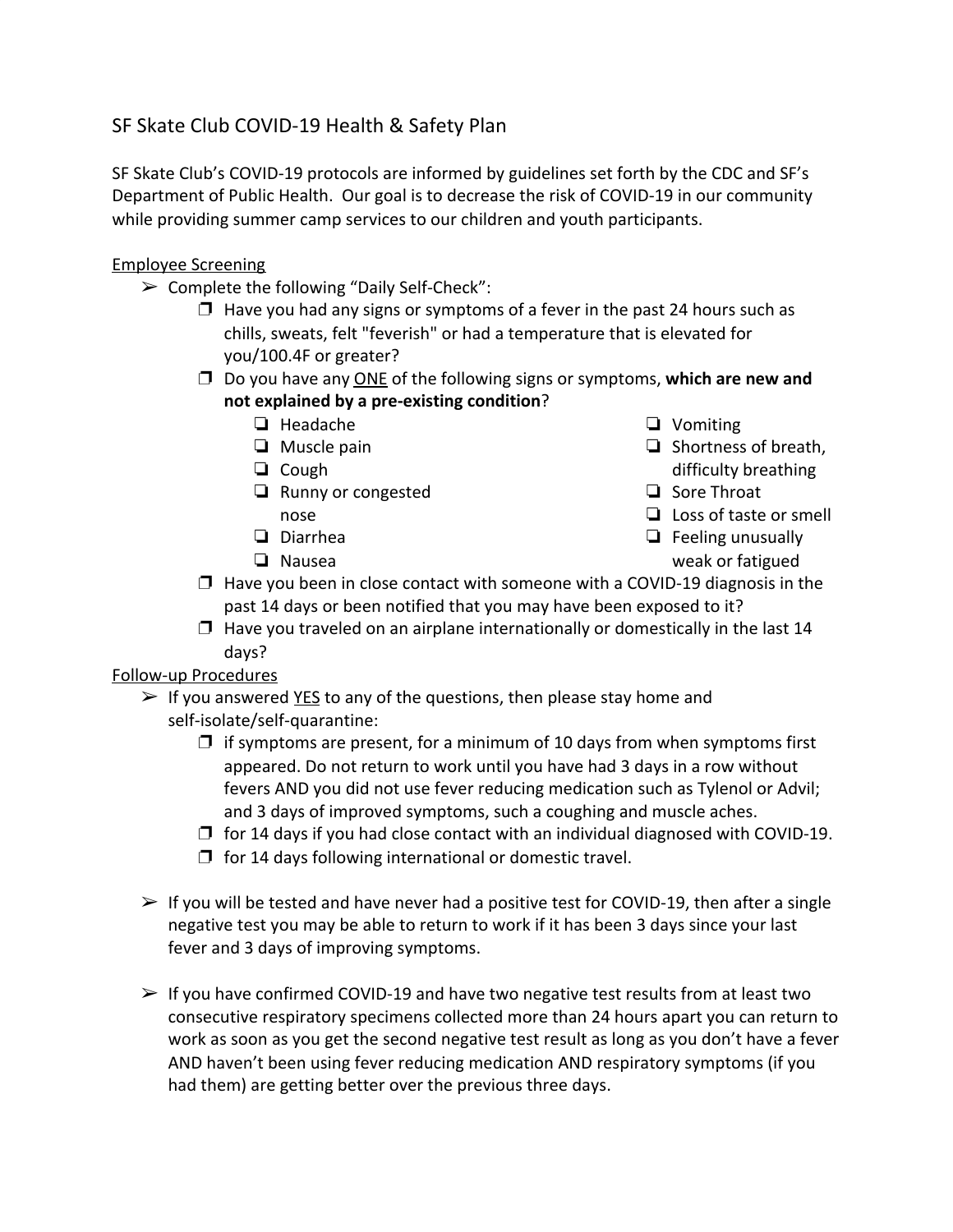**PLEASE NOTE: The symptoms of COVID-19 are the same as for the flu and most other respiratory viruses. People should call their doctor if they have the symptoms listed above. Tell your doctor if you have had contact with anyone known to have the COVID-19 virus.**

#### Daily Youth Screening Assessment

- $\triangleright$  Before camp arrival, parents/guardians will be asked to:
	- Be alert for any symptoms of COVID-19, and keep their child home if they show any signs of illness, including a fever of 100 or greater, cough, shortness of breath or difficulty breathing, vomiting or nausea, and/or chills.
	- Monitor their child's contact with others who may have COVID-19 symptoms, and keep them home if anyone in their household shows COVID-19 related symptoms or has a confirmed case of COVID-19.
	- Teach their child [good hand washing hygiene](https://www.cdc.gov/handwashing/when-how-handwashing.html)
	- Teach their child how to [properly wear a cloth face covering](https://www.cdc.gov/coronavirus/2019-ncov/prevent-getting-sick/diy-cloth-face-coverings.html).
- $\triangleright$  Upon their arrival and from 6ft away, staff will ask the parent/guardian to confirm that

the child does not have the following symptoms:

- ❏ Fever
- ❏ Headache
- ❏ Cough
- ❏ Runny or congested nose
- ❏ Diarrhea
- ❏ Nausea
- ❏ Vomiting
- ❏ Shortness of breath, difficulty breathing
- ❏ Sore Throat
- $\triangleright$  Staff will make a visual inspection of the child for signs of illness which could include flushed cheeks, rapid breathing or difficulty breathing (without recent physical activity), or fatigue.
- $\triangleright$  Staff will perform hand hygiene, put on PPE (face covering, disposable gloves, gown, and goggles) and take their temperature using a touch free thermometer.
- $\triangleright$  Children who have a temperature of 100.4F or above or other signs of illness will not be permitted to attend camp and will be sent home. If a camper shows signs/symptoms of COVID-19 during the day at camp, their parent/guardian will be contacted. The camper will be monitored and isolated until the parent/guardian can pick them up.
- $\triangleright$  Families will be encouraged to seek COVID-19 testing, ideally from their primary are provider (PCP) or medical home. Other testing options are listed at: <https://sf.gov/find-out-how-get-tested-coronavirus>

#### Health & Safety Protocols

The following are the [Centers for Disease Control and Prevention](https://www.cdc.gov/coronavirus/2019-ncov/downloads/2019-ncov-factsheet.pdf) (CDC) recommendations on how members of the public can limit the spread of the coronavirus. They currently include: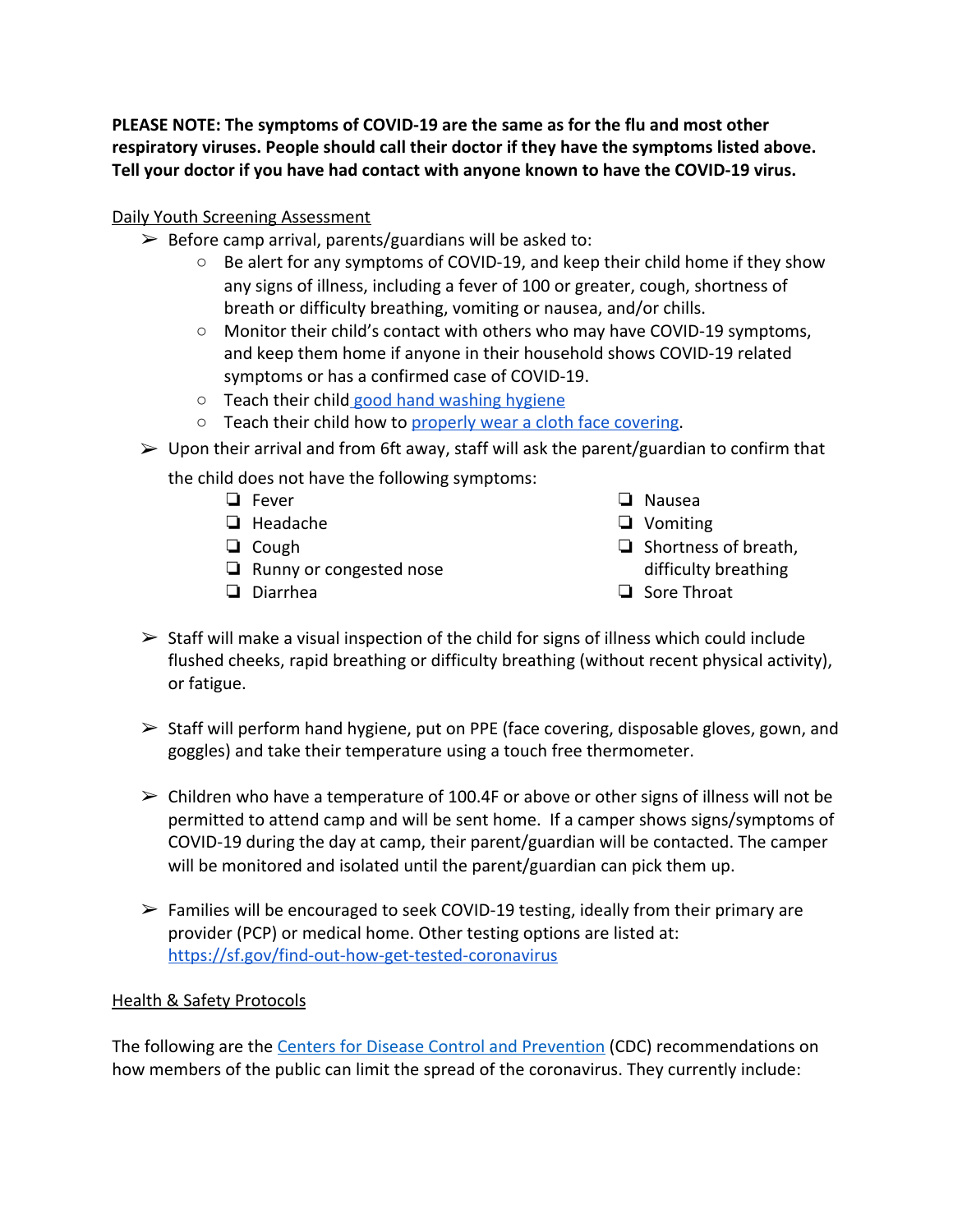- Cleaning and disinfecting frequently touched surfaces and recreational equipment (including balls).
- Thoroughly washing your hands with soap and water for at least 20 seconds, or using an alcohol-based hand sanitizer that contains at least 60% alcohol.
- Wearing a cloth face covering that covers your nose and mouth in public settings.
- Staying at least 6 feet away from non-household members. *Note: [research](http://www.urbanphysics.net/COVID19_Aero_Paper.pdf) is ongoing on appropriate physical distance for bodies in motion.*
- Covering your mouth and nose with tissue when coughing or sneezing.
- Staying at home if you are sick.

#### Hygiene

- $\triangleright$  Everyone must wash their hands with soap and warm water for at least 20 seconds upon entering SF Skate Club and thoroughly dry their hands with paper towels.
- $\triangleright$  Hand sanitizer will be available on all outings and is to be used before and after eating, after coughing or sneezing, and whenever campers touch a surface other than their personal belongings.
- $\triangleright$  Campers will either wash their hands with soap and warm water or use hand sanitizer at the end of the day before leaving SF Skate Club.

### Face coverings

- $\triangleright$  All staff, interns, and campers must wear a face covering throughout the camp day.
- $\triangleright$  Face coverings may be removed to eat and drink as long as there is a distance of 6ft from others. Campers will be asked to take a break from skating if they become uncomfortable from getting too hot or sweaty with the face covering on. They may remove their masks and cool off as long as they can stay 6ft away from others.
- ➢ **Face coverings may not have a valve as it forces more droplets outward into the surrounding area.**

### **Transportation**

Transportation will be provided in SF Skate Club's 15-passenger van. The precautions that we are taking, include:

- limiting the number of passenger to 8 youth (6 campers and 1-2 teen helpers), plus 2 instructors
- keeping a space/seat in between each person so that campers are not side by side,
- keeping seating assignments the same,
- opening all windows for ventilation,
- cleaning and disinfecting the seats, belts, and arm rests at the end of each day.
- Requiring everyone to wear a mask the entire time they are inside the van.

### Personal Belongings

Campers may not share any personal belongings, including skateboards, helmets, pads, phones, books, toys, or food. Each camp will receive a travel drawstring bag that will remain at SF Skate Club for daily use.

Each bag will have the following items: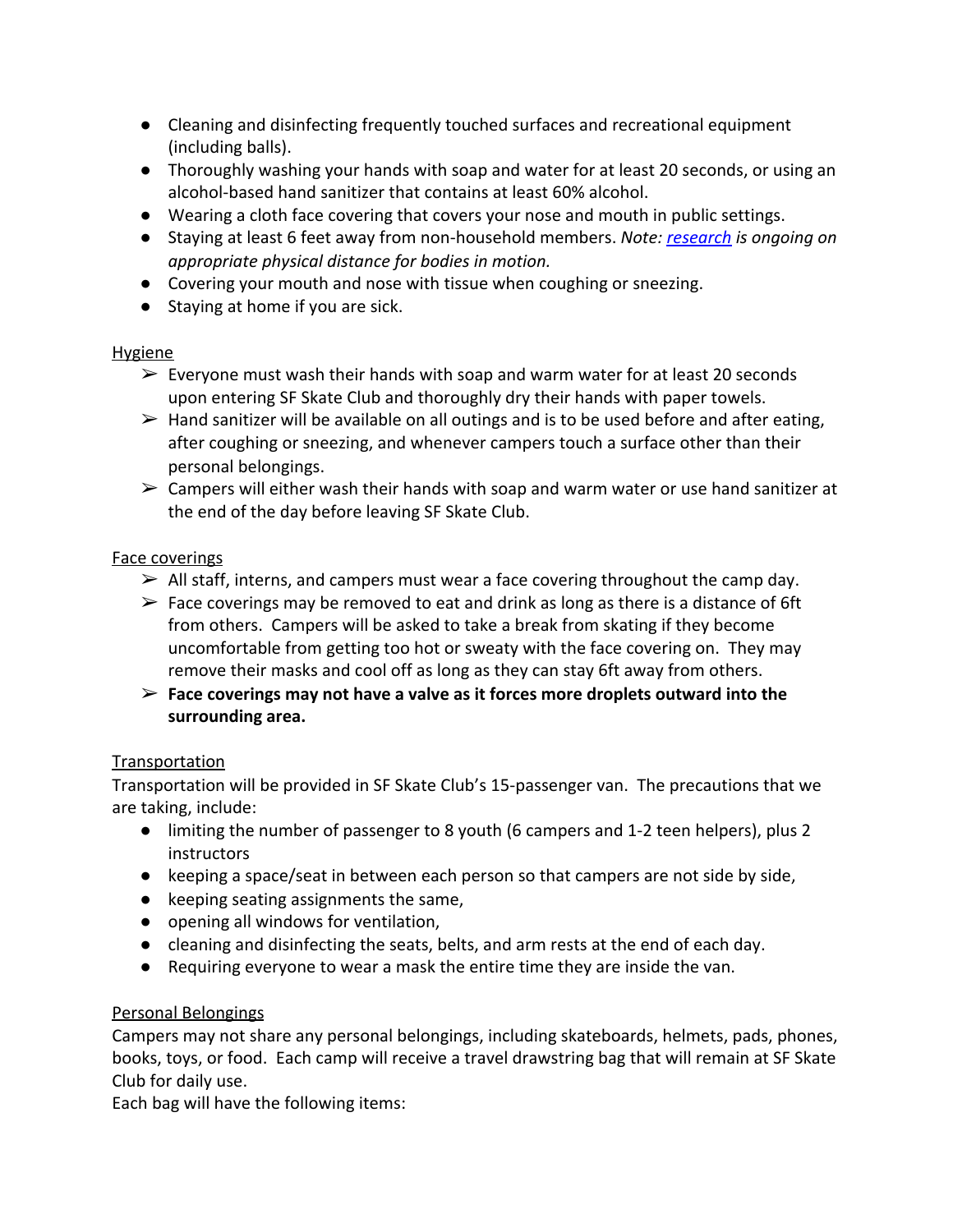- ❏ Folder with activity handouts
- ❏ Pencil
- ❏ 2-3 markers
- ❏ 1 pack of colored pencils
- ❏ Sunglasses
- ❏ Sticker pack

We ask that campers limit their belongings to the following list. Daily supplies from home:

- ❏ Skateboard
- ❏ Helmet
- ❏ Pads
- ❏ Lunch
- ❏ Water bottle
- ❏ Face covering

## Group Size & Social Distancing Activity

- $\triangleright$  Campers will be in pods of 6 or 7 children that are overseen by 2 adult instructors, who will be supported by 1-2 teen helpers/interns.
- $\triangleright$  There will be two pods in each camp session. Each pod will be travelling to a different skateboarding location each day, and there will be limited to no interaction between the two groups.
- $\triangleright$  Children will be grouped according to a combination of age/grade and skateboarding level as much as possible.
- $\triangleright$  All activities will take place outdoors and campers will spread out to be 6ft apart from each other whenever possible.

### Attendance, Drop Off & Pick Up

- $\triangleright$  Campers must attend the first week of camp, in order to stay enrolled. If camper misses the first two days of camp, then they will be dropped from the session and refunds will not be given.
- $\triangleright$  Ideally, the same parent/guardian will be dropping off and picking up their child each day.
- $\triangleright$  After the first-day of camp, parents do not need to walk their child into SF Skate Club.
- $\triangleright$  When picking up, parents may call (415) 658-7756 to have staff walk their child out to their car.

### Cleaning and Sanitizing

- $\triangleright$  Frequently touched surfaces will be routinely cleaned/sanitized throughout the day, and facilities cleaned thoroughly at the end of each day, using CDC recommended cleaning products.
- $\triangleright$  Program materials and equipment will be cleaned/sanitized after each group's use.
- $\triangleright$  Furniture will have a cloth covering that will be changed daily and laundered at the end of the week.

### In the Event of a Potential Exposure

 $\triangleright$  Families will be notified immediately, if there is suspected community transmission of COVID-19 at SF Skate Club and their child was potentially exposed.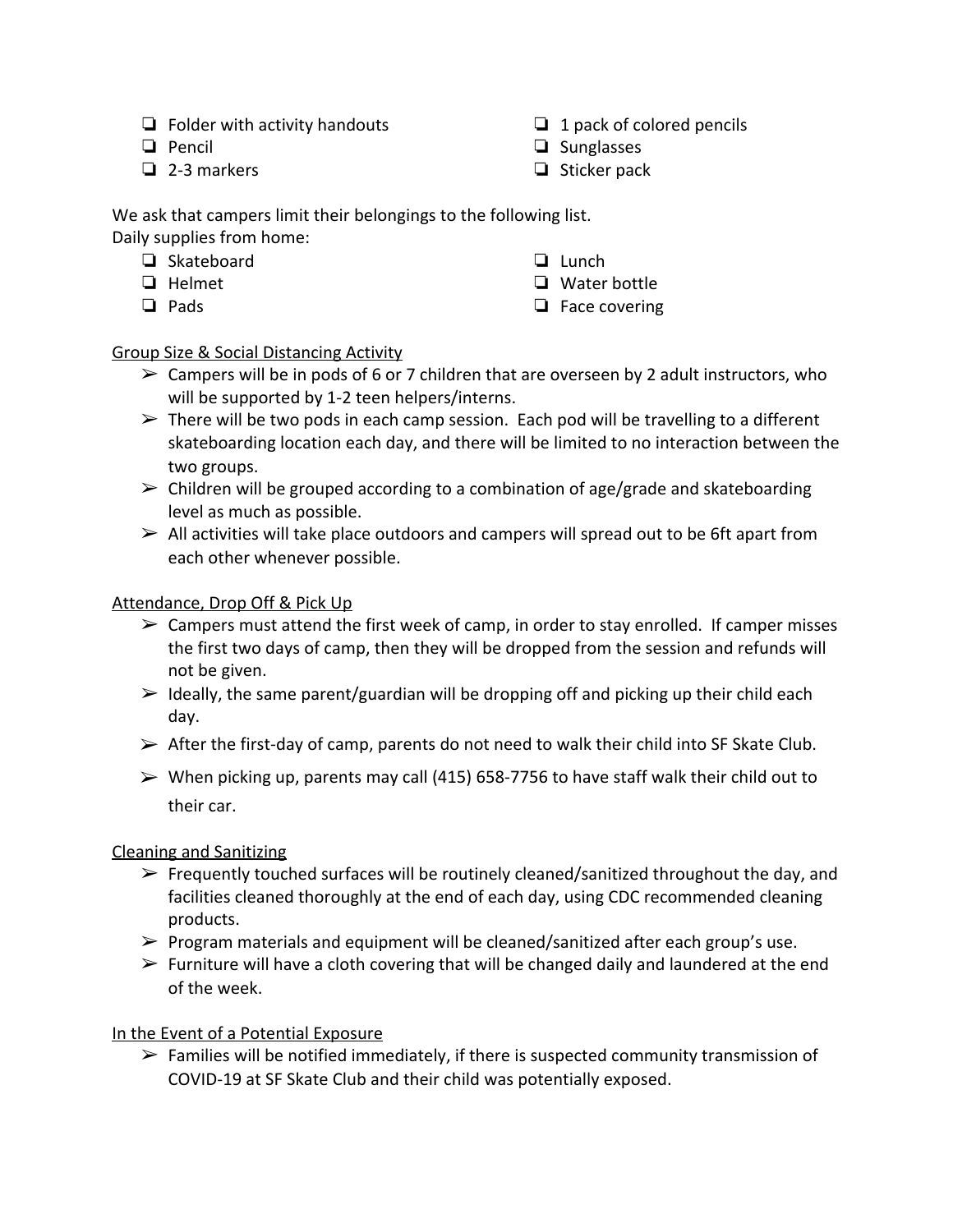- $\triangleright$  SF Skate Club will also notify local health officials of suspected and confirmed cases of COVID-19 from our summer camp immediately and seek guidance to determine whether to dismiss or end camp early, if necessary.
- $\triangleright$  Depending on updates to SF's Department of Public Health guidelines, staff and guardians of youth participants, including teen interns, may be asked to complete a Contact Tracing Form if they have a suspected or confirmed case of COVID-19.
- $\triangleright$  SF Skate Club will maintain the confidentiality of all our staff, youth, and families when communicating any health updates or concerns regarding suspected or confirmed community transmission of COVID-19.

#### Education

Staff will continually remind campers about healthy hygiene behaviors, referring to prominently displayed signage, and lead by example. Daily camp agenda will include times for staff to address questions or concerns from campers and celebrate their healthy and safe behaviors to prevent the spread of COVID-19.

Posters/Signage

- −[COVID-19 information](https://www.cdc.gov/coronavirus/2019-ncov/downloads/2019-ncov-factsheet.pdf)
- −[Handwashing](https://www.cdc.gov/handwashing/posters.html)
- −[Cough etiquette](https://www.cdc.gov/flu/pdf/protect/cdc_cough.pdf)
- −[Symptoms associated with COVID-19](https://www.cdc.gov/coronavirus/2019-ncov/downloads/COVID19-symptoms.pdf)
- −Social Distancing
- −Stay Home If You're Sick

#### CDC Guidelines

[https://www.cdc.gov/coronavirus/2019-ncov/community/schools-childcare/guidance-for-child](https://www.cdc.gov/coronavirus/2019-ncov/community/schools-childcare/guidance-for-childcare.html#ScreenChildren) [care.html#ScreenChildren](https://www.cdc.gov/coronavirus/2019-ncov/community/schools-childcare/guidance-for-childcare.html#ScreenChildren)